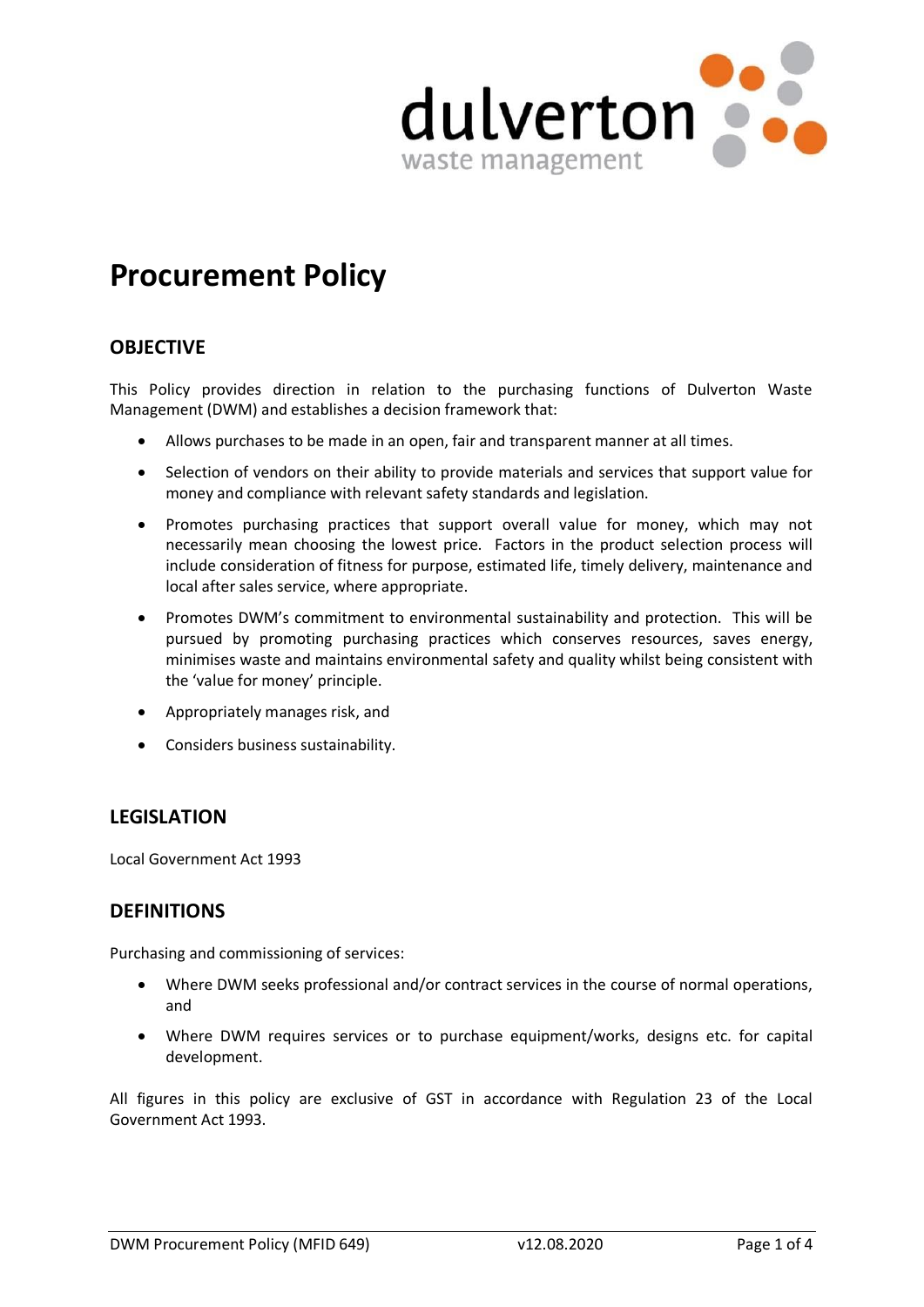## **RESPONSIBILITIES**

### **Chief Executive Officer**

- ∂ To meet the requirements of the Policy, and
- To set, review and approve employees' delegation limits.

#### **Employees**

All DWM employees are required to purchase goods and services required by the Authority within their approval limit and comply with the relevant DWM procedures, delegations and legislation.

## **POLICY STATEMENT**

The process identified below may not be required if:

- The goods and services offered are unique and there are no other effective suppliers.
- ∂ The Board has minuted justification for not following the procedure, and/or
- Procurement is for works which can be undertaken by the current Site Contractor where those services and rates were procured by tender.

#### **Services/Purchases less than \$50,000**

Services/purchases totalling not less than \$20,000 but up to \$50,000 require at least one (1) quote.

#### **Services/Purchases greater than \$50,000 but less than \$250,000**

Services/purchases totalling more than \$50,000 and less than \$250,000 require at least two (2) quotes. The works and assessment criteria will be clearly specified. The extent of criteria will depend on the complexity and value of works. In many cases, lowest price in compliance with the specification may be the assessment criteria. Written quotes will be assessed by not less than two (2) people, and the procurement decision will be documented.

#### **Service/Purchases greater than \$250,000**

Services/purchases totalling more than \$250,000 shall follow open tender process.

The following process must be followed:

- ∂ The scope or specification, price, schedule for delivery and commercial terms must be defined in writing.
- Tender assessment criteria and weightings are to be developed and published in the tender scope or specification
- Tenders are to be assessed against the assessment criteria by not less than two (2) people. The Board may decide that an independent person with the appropriate skills is to be appointed to assist with the assessment.
- Consultants or providers/contractors must provide evidence of Public Liability insurance of not less than \$20m and Professional Indemnity insurance of not less than \$2m.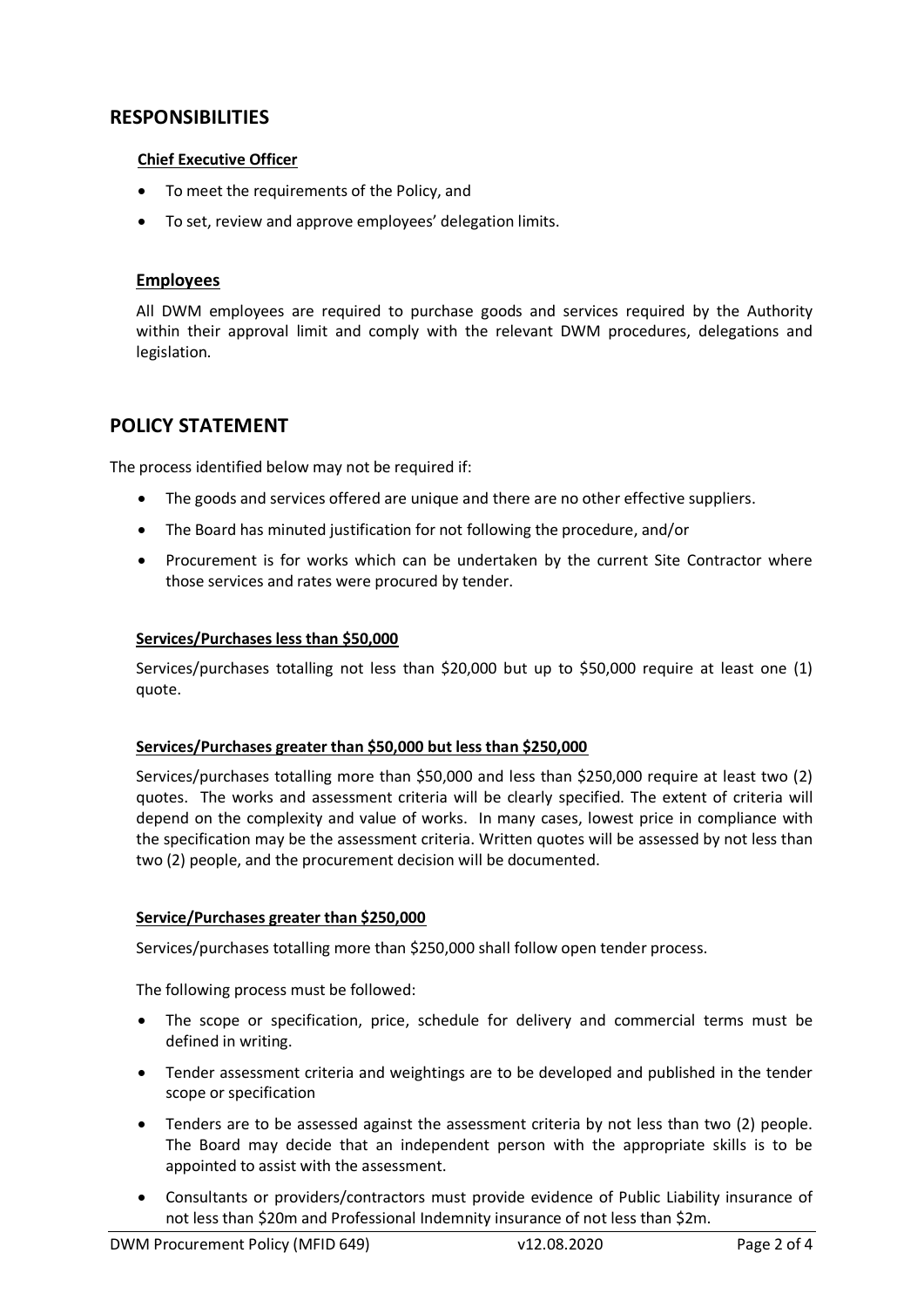- Contractors must provide evidence of Public Liability insurance of not less than \$20 million and maintain suitable quality, safety and environmental management systems.
- Establishing that there are satisfactory funds and resources available to cover the commitment.
- A DWM purchase order number is to be generated once the above criteria are met, and
- Any other minuted criteria as required by the DWM Board of Directors.

## **Limits of Authority**

| <b>Limits of Authority</b>                                  | <b>Delegated Authority to Generate Orders</b>                                        |  |  |  |
|-------------------------------------------------------------|--------------------------------------------------------------------------------------|--|--|--|
| <b>Unbudgeted Expenditure:</b>                              |                                                                                      |  |  |  |
| Less than \$50,000 unbudgeted                               | CEO with material items to be reported to Board of<br><b>Directors</b>               |  |  |  |
| Greater than \$50,000 but less<br>than \$250,000 unbudgeted | CEO with report to Board of Directors in all instances                               |  |  |  |
| Greater than \$250,000                                      | Shall follow open tender process - CEO with authorisation                            |  |  |  |
| unbudgeted                                                  | from Board of Directors                                                              |  |  |  |
| <b>Budgeted Expenditure:</b>                                |                                                                                      |  |  |  |
| Less than \$50,000 budgeted                                 | CEO with material items to be reported to Board of<br><b>Directors</b>               |  |  |  |
| Greater than \$50,000 but less                              | CEO with material items to be reported to Board of                                   |  |  |  |
| than \$250,000 budgeted                                     | <b>Directors</b>                                                                     |  |  |  |
| Greater than \$250,000 budgeted                             | Shall follow open tender process - CEO with authorisation<br>from Board of Directors |  |  |  |

## **CEO Delegation of Authority to generate Orders**

Delegated limits for personnel to generate purchase orders for *budgeted* items is at the Chief Executive Officer's discretion and is to be clearly detailed in a procedure.

The CEO shall not break down a procurement of products into its various components or reduced quantities in order to avoid the necessity of obtaining the prescribed approvals.

All purchases with credit card, by the CEO or personnel, will be undertaken in accordance with the "Process & Authorisation for Credit Card Receipts & Credit Card Statements" procedure.

## **Environmental Consideration**

For major site works, the CEO will be responsible for putting in place the systems that identify and document the environmental and safety aspects and impacts of the contract in the tender documents. They will also determine that the contractor assessment process contains the necessary requirements to confirm the successful tenderer is competent to meet the environment requirements of the contract.

For other purchases concerning goods and services for the DWM site, the authorised signing officer will consider whether or not there are any significant environmental aspects involved and if so, specify the requirements to address those aspects on the purchase order.